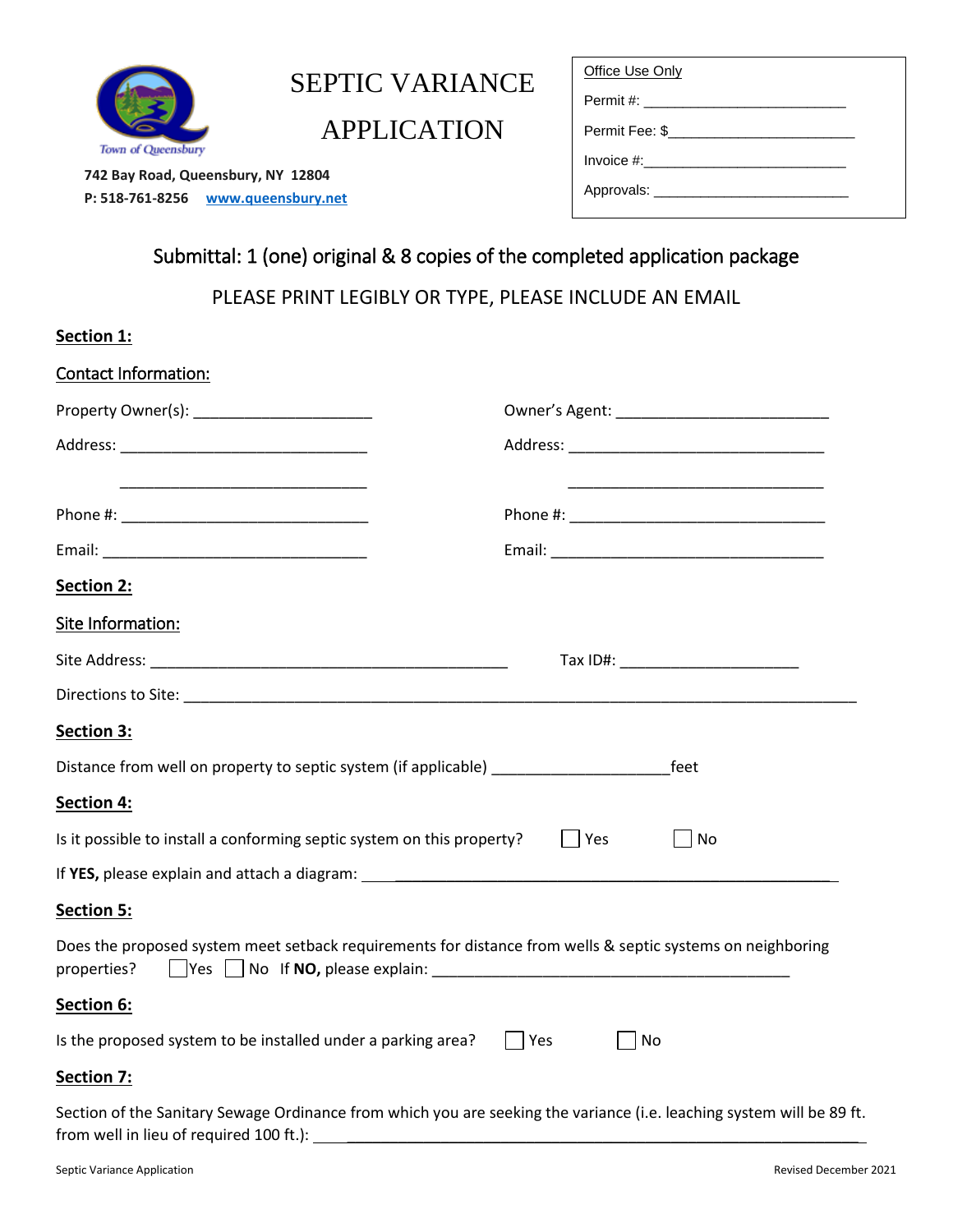### **Section 8:**

List the names, parcel addresses, and tax map numbers of all adjoining property owners. You may obtain this information from the Town of Queensbury's Assessor's Office:

| <b>North</b>                | Name       |                                                                                                                  |                       |
|-----------------------------|------------|------------------------------------------------------------------------------------------------------------------|-----------------------|
|                             | Address    |                                                                                                                  |                       |
|                             | Tax Map ID | <u> 1989 - Johann Stoff, amerikansk politiker (d. 1989)</u>                                                      |                       |
| South                       | Name       |                                                                                                                  |                       |
|                             | Address    |                                                                                                                  |                       |
|                             | Tax Map ID |                                                                                                                  |                       |
| East                        | Name       |                                                                                                                  |                       |
|                             | Address    | <u> 1989 - Johann Stoff, amerikansk politiker (d. 1989)</u>                                                      |                       |
|                             | Tax Map ID | <u> 1989 - Johann John Stein, marwolaethau (b. 1989)</u>                                                         |                       |
| West                        | Name       |                                                                                                                  |                       |
|                             | Address    | <u> 1989 - Johann John Stone, mars and deutscher Stone (1989)</u>                                                |                       |
|                             | Tax Map ID |                                                                                                                  |                       |
| Section 9:                  |            |                                                                                                                  |                       |
| <b>OWNER STATEMENT</b>      |            |                                                                                                                  |                       |
|                             |            | I/We do hereby relieve the Town of Queensbury from any liabilities on the plumbing and septic system located at: |                       |
|                             |            | from the may increase the risk of pollution.                                                                     |                       |
|                             |            |                                                                                                                  |                       |
|                             |            | Date: ______________                                                                                             |                       |
| Section 10:                 |            |                                                                                                                  |                       |
|                             |            | <b>NEIGHBOR OR TENANT RELEASE STATEMENT (if applicable)</b>                                                      |                       |
|                             |            | I/We do hereby relieve the Town of Queensbury from any liabilities on the plumbing and septic system located at: |                       |
|                             |            |                                                                                                                  |                       |
|                             |            |                                                                                                                  |                       |
|                             |            | Date: ______________                                                                                             |                       |
| Septic Variance Application |            |                                                                                                                  | Revised December 2021 |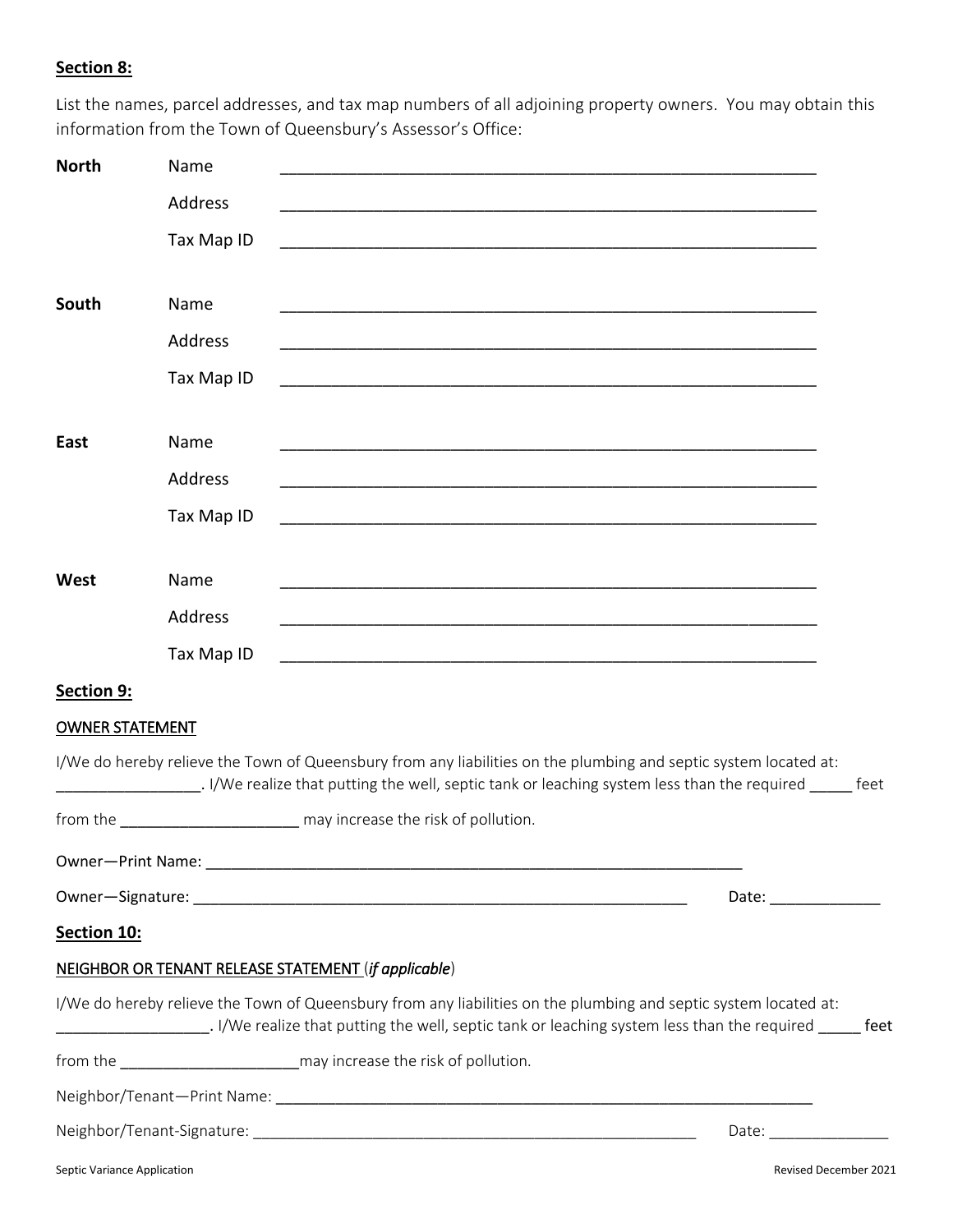#### **PLEASE ATTACH THE FOLLOWING TO YOUR APPLICATION:**

- 1. A location map showing the site within the Town of Queensbury
- 2. A plot plan showing existing **and** proposed features of the property, including:
	- a. Lot dimensions
	- b. North arrow and scale: 1 inch=40 feet
	- c. Location & dimensions of existing and proposed buildings, showing setback distances and uses
	- d. Parking layout to scale (if applicable)
	- e. Physical features (street, steep slopes, lakes, wetlands, etc.)
	- f. Location of all wells and septic systems on neighboring properties
	- g. Adjacent ownerships
	- h. All properties within 500 feet

#### **A sample plot plan and location are shown below:**